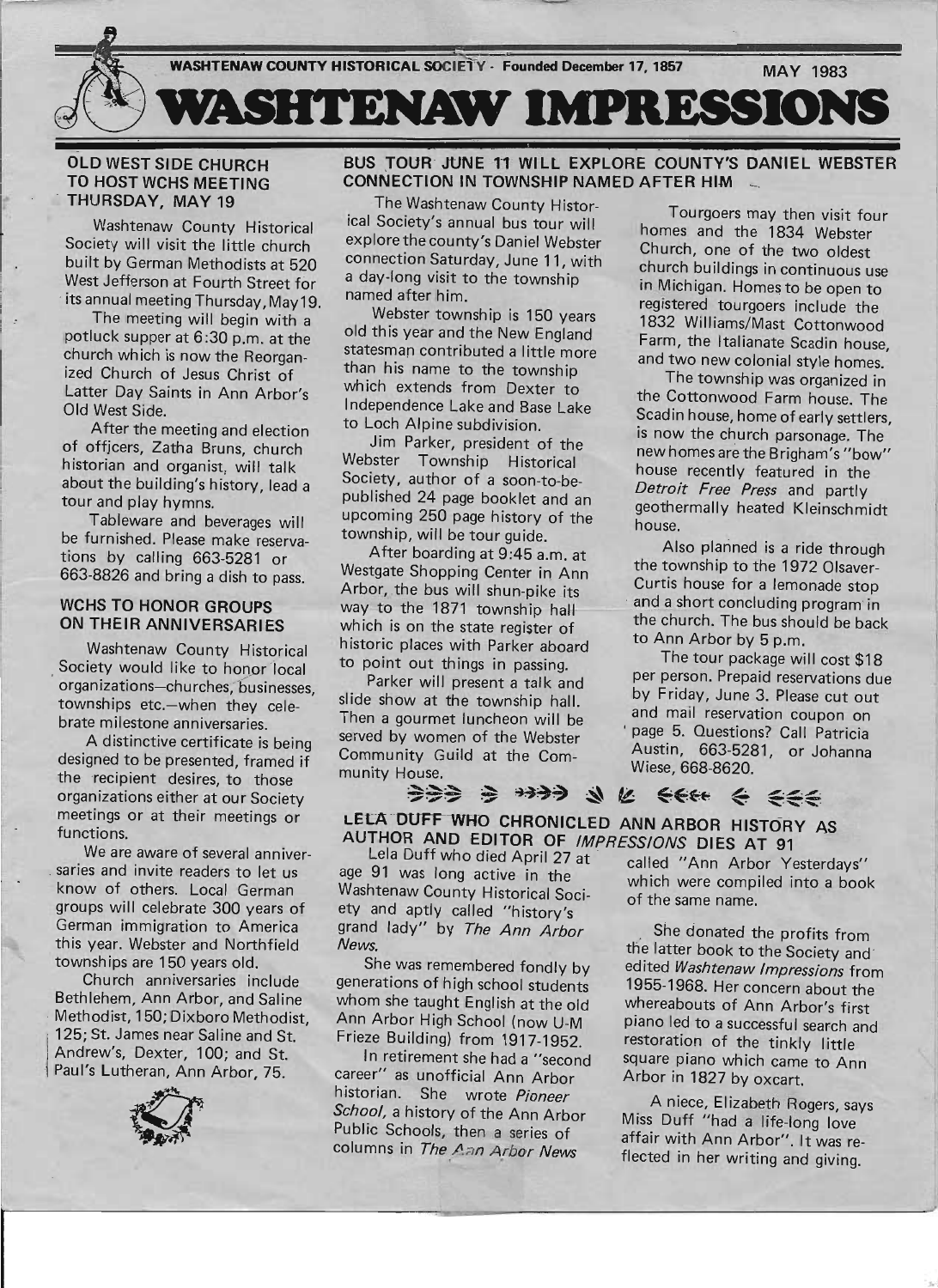## 'HISTORIC PRESERVATION **IT'S NOW A MATTER OF** DOLLARS AND **SENSE**

In spite of difficult economic searching family trees, collecting times in the construction industry, antiques, too expensive. Preservathe remodeling and rehabilitation tionists are not nuts. Most of these business in the United States is facts used to be true, but not in booming, according to Architect 1983. Richard C. Frank who spoke at the "Historic preservation is signifi-April WCHS meeting. cant, relevant, ambitious. It's a

tion Urban Design Inc. of Ann  $aqo - a$  very short time ago. Arbor and Washington D.C. Started "It deals with buildings that are here in 1975, the firm is involved small, large, commercial, residential, exclusively in historic preservation. some real old, some not so·old. It It has worked on more than 280 deals with economics, aesthetics, the Mississippi River. people, social concerns and money.'

and Industries Building of the preservation apart. Historic - build-Smithsonian Institution and Li- ings and areas of national, state and brary of Congress, both in Washing- mostly local importance. History to ton D.C., reconstructing a 1683 the historian is primarily associative, operating inn in Maryland's first that is what happened in a particular capital, St. Mary's City, a Veterans place of local or national impor-Administration hospital in eastern tance. Tennessee and converting the Battle "To the architect history is Creek railroad station to a restau- visual. Visual history is the visual rant. **character of a building, place or** 

habilitation business amounted to torical preservation has. \$35.2 billion. It rose to \$39.7 bil-<br>
"Preservation simply means to lion in 1980, \$43.8 billion in 1981, keep in anyway reasonable, if it \$51.6 billion in 1982 and is pro- makes sense and if it is justifiable. jected at \$58.7 billion in 1983. Historic preservation is making the

more remodeling business than new the future. It is progress with good construction. The United States is judgment. now at the stage Europe has been in **---------------** for a long time. Now it's more "Historic preservation is making used to be cheaper to tear down. of the future."

"Bad economic times? Ladies and gentlemen, we have a boom market. "

While the above figures include much that is not historic preservation such as added family rooms or commercial remodeling, historic preservation is part of it.

 $''$ In 1982 there was \$922 million in projects taking advantage of tax incentives for historic preservation. That was 300 times more than the tax act projects of 1977," he said.

"What is historic preservation? It is not stodgy, antiquarian, re-

Frank is president of Preserva- movement that was started 17 years

projects in the U.S., m0stly east of energy, employment, places, spaces,

Current projects involve the Arts "Let's take the term historic

"Let me quote you a few as- combination of buildings. That tounding figures," he said. . . . . . . . visual character which is meaning-"In 1979 the remodeling or re- ful to us is the concern that his-

"In 1982 there was 84 percent best of the physical past a part of

economical to save old buildings. It the best of the physical past a part

"Where did the movement come from? As we know it, it was started by the 1966 historic preservation act which established the National Register of Historic Places.

"However, this country has been involved in historic preservation in one form or another for many years before that. In fact, the American Institute of Architects committee on historic resources first was established sometime in the late 1880's, I believe. (Frank was chairman of that committee in 1971.)

"But let's look at the historic preservation movement we have right now. Quoting a good friend of mine, Wolf Von Eckart, recently architectural critic for the *Washington Post,* now with *Time Magazine,*  says, somewhat tongue in cheek. 'Historic preservation is the movement in America which is picking up where modern architecture failed.'

" 'Modern architecture set out to rebuild the total manmade environment for automobility and technology. The historic preservation movement is fighting for a more human and humane place to live.

" 'Early in the twentieth century,' Von Eckart said, 'historic preservation was mainly the concern of upper middle class patriots, architectural buffs and those who ran historical societies who were worried about deteriorating plantations, quaint federal cottages and benefit teas with lectures on pewter candlesticks. '

"I can add parenthetically, that is the reputation that preservationists early had," Frank said, "but thank goodness for them because we wouldn't be here if it weren't for them."

"However, while Mr. Von Eckart was talking about the above, Georgetown, Savannah, Charlestown, Beacon Hill in Boston, Indian Village in Detroit and the Old West Side in Ann Arbor were deteriorafing neighborhoods, some to the level of slums.

"And downtowns were continuing to be raped by the aluminum and glass industry and architectural detail removed in the concept of being more modern and more up to date.

"However, in the first half of the twentieth century there was some activity and it formed a base for where we are now. In 1906 Congress passed the antiquities act and in 1935 Congress passed an historic sites act.

"In the  $1930$ 's and  $40$ 's we saw development of Colonial Williamsburg. This was the first example of historic site development in the United States and did set a level of

"'"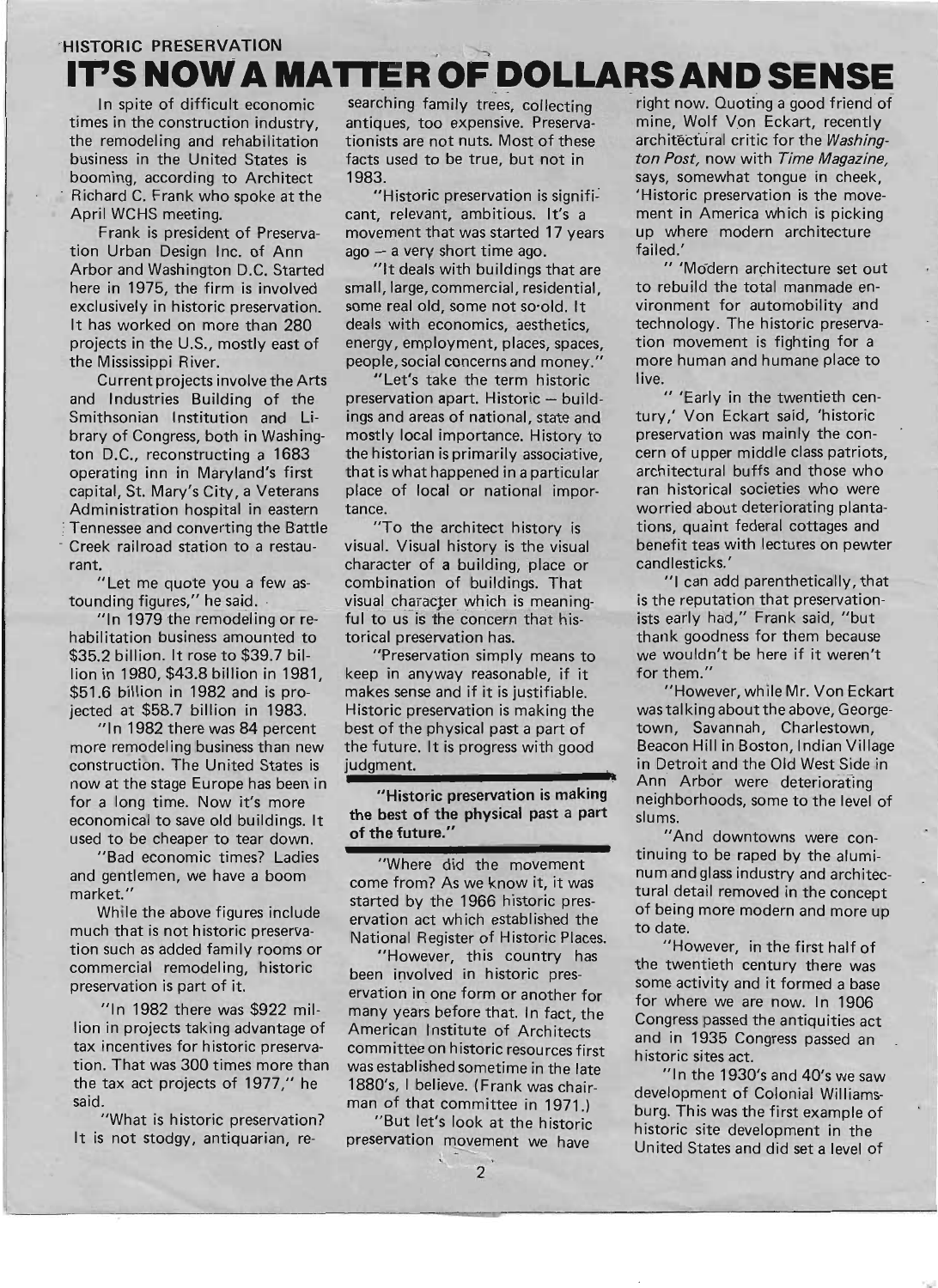quality for the technical restoration process.

"Unfortunately, Williamsburg also became a tastemaker, littering suburbia and small towns with federal dormers and colonial stable lamps.

"In the 1940's and '50's, older . buildings became more acceptable as long as they were colonial. At the same time, Victorian structures, those that really are the visual face of America - those built between 1850 and 1910 - were torn down with abandon.

"Most of you remember the 1960's when local things became more and more important, local citizens. became more involved in their communities. There began to be a concern for the quality of life, for more than one building, for neigheorhoods where older architecture existed.

"This in essence took preservation out of the museum where it had been and made it a part of daily life. This culminated in 1966 with the passage of the National Historic Preservation Act. 'Local' finally became important as a concern for the buildings with which we live.

"Where is historic preservation today? It has grown incredibly in 17 years. More groups are involved than ever before. We have state preservation offices in each state and they run the same way local committees do from very, very good to lousy.

"The branches of the Federal Government are in a different place than they were a few short years ago. The General Services Administration, Veterans Administration, Smithsonian and Library of Congress are involved in saving old governmental buildings - unheard of ten years ago.

"But because the historic preservation movement has become such a strong, vibrant and logical movement in the U.S., politically the departments of the Federal Government have been forced into using what they have, most of which is historic from an architectural stand· point.

"This has created a lot of problems. The departments don't really

know how to deal with preservationists but they're learning and doing a pretty good job of it.

"As a result ot the 1966 act, the National Park Service provides the major direction for the movement in the U.S.

"The office has bounced around from being the office of archeology and historic preservation to being the heritage conservation and recreation service and back to the former again.

"However, this group of people, a lot of them still there who started in 1966, are basically responsible for the implementation of the federal aspects of the act and other legislation and have been the core upon which the movement is built in the U.S.

## HOW OLD IS 'OLD'?

"You can get investment tax credits on buildings 40 years old," Frank said. You can get them on the national register if 50 years old. If they are of any particular importance, you can probably get them on if five years old."

"1 submit that the movement although it did have activity before 1966, could not have developed into the position it is without some leadership by the federal government.

"The National Park Service established a national network with NPS itself, the Advisory Council on Historic Preservation, state historic preservation offices down to the local level with the National Trust for Historic Preservation being important to the private sector as the National Park Service was to the public sector.

"The present administration came in with a budget of zero for the last two years and again for the new budget. For the first two, Congress overrode the administration and voted sufficient funds. Next year, we don't know.

"Where is the preservation movement going? If we look back, preservation has been like a pendulum - started locally by small groups, until with the 1966 act the pendulum swung the other way and the Federal government built the movement. However, the National Park Service is working toward

swinging it back to the local which is really where it belongs, and which is exactly administration policy.

"The local level is going to be the most important in the future. The local constituency, like WCHS, is going to be the necessary backbone of the movement in the future.

"Commercial remodeling or rehabilitation, once a small segment of the construction industry is making dramatic advances. What is commercial remodeling? Renovation, remodeling, retrofitting, recycling, reconstruction, rehabilitation, regeneration, adaptive re-use, conservation, stabilization, preservation.

"An activity on an old build~ ing with any level of architectural detail and visual quality, and if it's important to the place where it is, with any significance at all, it is all preservation as far as I am concerned.

"The United States has 4,238,000 commercial buildings, more than half built before 1953. In southern and northcentral United States, 70 percent of them were built between 1850-1900. Eithty-nine percent of architectural firms are now somehow involved in remodeling. Many buildings are eligible for an investment tax credit.

*liThe* Economic Recovery Tax Act of 1981 is the biggest boon ever to old buildings. It gives a 25 percent investment tax credit for buildings on the national register."

He challenged local historical groups to watch what is going on in their communities and raise a larger voice. He suggested the local society should be concerned about what happens to the now closed Goodyear's Department Store on Main Street in Ann Arbor.



Editor: Alice Ziegler, 663-8826 Keylining: Anna Thorsch Printing: Whiz Print Mailing: Kathleen Sherzer, 663-2236 Last issue until September.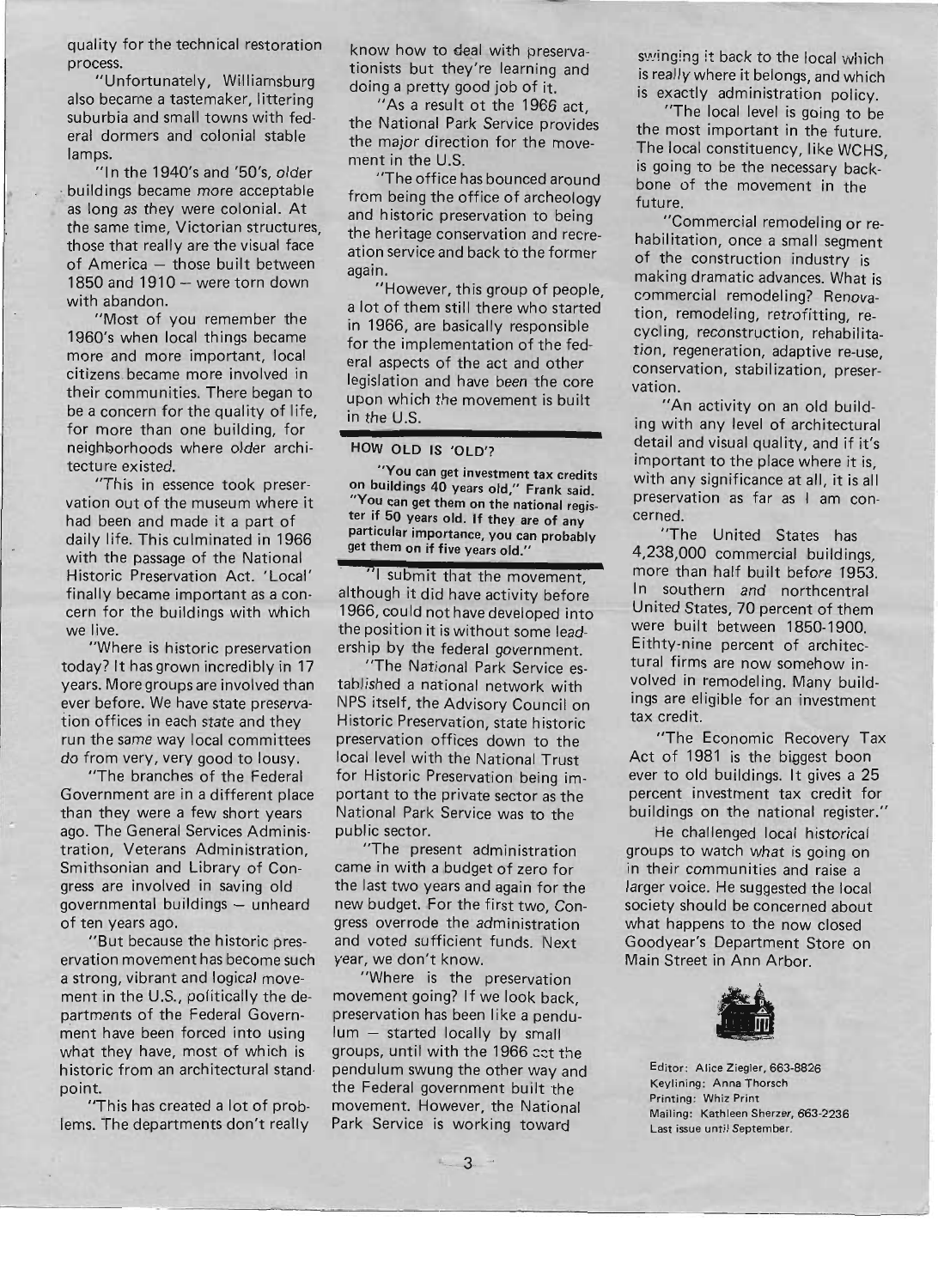## COBBLESTONE PLANS GRAND OPENING SUNDAY, MAY 22

Cobblestone Farm will hold grand opening ceremonies at the ninth annual spring festival from noon to 5 p.m. Sunday, May 22, at the farm, 2781 Packard Road, Ann Arbor.

Vern Hartenberg, director of the Ann Arbor Department of Parks and Recreation will make opening remarks at 2 p.m. Then Fran Lyman, copresident of Cobblestone Farm Association, will present a symbolic key to the farm to Mayor Louis Belcher.

As usual, spring festival will feature a variety of displays and demon $strations$  - sheep shearing, horseshoeing, wrought iron working, weaving, spinning, dyeing, basket and rug weaving, making of maple sugar, lace, soap, candles, baskets, straw ornaments and rug hooking.

Cobblestone Country Dancers will dance to old-time fiddle music and the rhythms of "Mr. Bones", Percy Danforth. Recently trained docents will conduct house tours. Refreshments will be on sale.

Now that a part-time farm supervisor, Emilie Polens, has been hired and docents trained, the farm will be open regularly noon to 5 p.m. each Saturday and Sunday beginning May 7.

#### GENEALOGISTS TO LEARN HOW TO PUT IT TOGETHER

"Putting It All Together", a talk about producing a comprehensive, accurate family history book, will be given by collaborators Ralph Muncy and James Jessop at 2:30 p.m. Sunday, May 22, at Washtenaw Community College.

The speakers are respective past presidents of the local and. Lapeer genealogy societies. Their talk will follow the annual business meeting and election. At 1 p.m. Nancy Krohn will speak about the use of census records.

The annual GSWC potluck picnic will be at 1 p.m. Sunday, June 26, at the home of Betty Hess, 3656 Greenook in Loch Alpine subdivision. Afterward members are invited to talk about "My Worst Problem and How I Have or Have Not Solved It."

## OUR MAN TOO YOUNG TO REMEMBER THE BIG FIRE OF 1911, DOUSED WITH HELP OF NAVAL TANK WATER

The U-M naval tank did help fight at least one big fire according to our doughty Chattanooga correspondent Fred Bishop, a retired U-M graduate engineer.

"In regard to this tank being used as a supplement to the city water supply in emergency fire service, you state (December 1981 Impressions) that your man, Mr. Dave Pollock, could not recall any real university service for fire fighting," he writes.

"He must be a 'young feller' and missed the big fire when the old (first) medical building located at the north end of the naval tank burned in a spectacular fire," writes Bishop, 91. The tank is in West Engineering on East University and the first medical building stood next to it where Randall Physics Laboratory is now.

The fire occurred (Saturday) August 12, 1911, according to The University of Michigan: An Encyclopedic Survey, 1942

The Daily Times News, Monday, August 14, 1911, says:

"The first fire of any account to visit the University of Michigan campus in years, in fact one of the most fiercest and most spectacular that has ever visited Ann Arbor broke out shortly after 5:30 Saturday afternoon in the old medical building, and burned practically all night and far into the day Sunday, though the firemen got it under control before 8 o'clock Saturday night. "

"The firemen were handicapped in the beginning by the lack of a sufficient supply of water, and till the hydraulic pumps in the engineering department got to work and made available the water in the great marine tank, no power on earth could have prevented the entire medical building from going up in a blaze, or the frame buildings belonging to the engineering department nor the old chemical building just to the west of the burning building," the news account said.

> Both the fire chief and presi-  $-$

> > 4



OLD U-M MEDICAL BUILDING dent of the water company denied a lack of water but the latter ad-

mitted "you can't get any pressure on East University Avenue - 40 pounds, I think." The fire chief said they used "the steamer" to get pressure as normally in big fires, he added.

The pressure from the university pump was tremendous, the article said. "It took six men to hold the nozzle and it easily threw a stream clear over the new medical building (now School of Natural Resources)."

The fire chief suggested, "What the university ought to do now is to run a pipeline from the tank around the grounds with hydrants at intervals. That would give real protection. The water used from the naval tank only reduced the level about a foot."

Bishop recalls that shortly after the fire the regents "Iet contracts for construction of a line of 12-inch cast iron water pipe around the perimeter of the old campus with fire hydrants located at suitable distances."

"The university had also put the new power house into service with a whistle which could be heard all over town. Certain employees of the building and grounds department were organized as an emergency fire fighting force."

"All the university forces needed was plenty of hose carts and hose since the university fire hydrants were connected to the new high pressure lines and needed no additional pumping."

"1 do not really know of any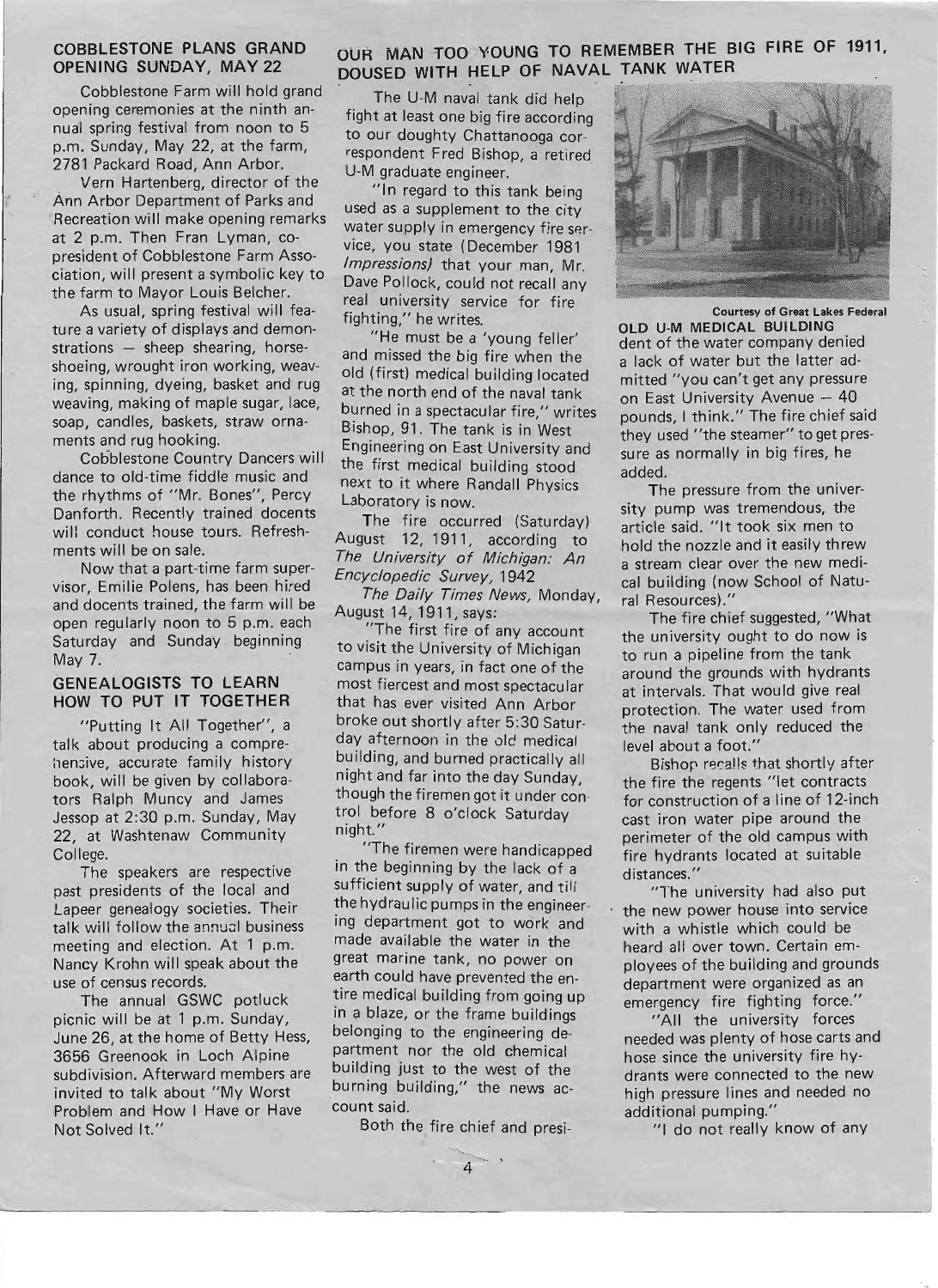other fires on campus, but, it seems to me that there was a fire in a wing of University Hall sometime in the 1920's or 1930's which would have been a serious situation if it had not of been for the high pressure system," Bishop says.

The Encyclopedic Survey also states that "One important influence in securing low (fire insurance) rates lies in the interior system of fire mains by which pumps, installed in duplicate and connected with the University's naval tank, can be started instantly upon an alarm of fire, and can so increase the pressure in the fire mains reaching every University building as to give firemen ample water at unusually high pressure."

I •

However, officials of the Physical Properties Department tell us that using the naval tank was discontinued after World War II and that city water mains now serve the campus and the University depends on the Ann Arbor Fire Department for fire protection.

The Survey says that the 1911 fire "practically destroyed the west half of the building. The old front part was saved, only to be razed in 1914, to the regret of all of the medical alumni of the University who had already raised funds to save the building and adapt it for modern conditions of instruction." COBBLESTONE WILL ADMIT WCHS MEMBERS FREE

As a result of WCHS loaning some artifacts from its collection for exhibit in Cobblestone Farm house, Cobblestone Association will admit WCHS members to the house free with a WCHS membership card and give them 10 percent discount on classes and workshops to be offered. (Admission is \$1, children under 12 and seniors, 50 cents.)

Items loaned include a child's chair and doll's drop leaf table, dishes, washbowl and pitcher sets, a condiment cruet set, Britannia ware teapot, spoon holder, iron footed kettle, and lamps.



## FdRMER ANN ARBOR SAVINGS BANK DAYS

An 1869 stock certificate for ten shares in the Ann Arbor Savings Bank and a fiftieth anniversary book of the bank recently given to WCHS by Mrs. Alfred F. Staeb tells a bit of financial history.

The certificate, originally worth \$1,000, was issued to T. M.Cooley, September 6, 1869, and transferred to R. A. Beal, December 31, 1873. Both were prominent men known far beyond Ann Arbor.

Ten years earlier, Cooley had become a professor in the newly established University of Michigan law school. He was on the State Supreme Court bench 21 years and a recognized legal authority.

Beal of Dexter bought Dr. Chase's Ann Arbor Courier and publishing business the same year the bank was organized. He pushed the sale of Dr. Chase's famous bestselling receipt books until profits amounted to \$75,000 a year. He was an influential Republican politician and came near being nomi nated for governor.

The 1919 anniversary book says the bank opened May 11, 1869, on the southeast corner of Main and Huron Streets, diagonally opposite its 1919 location.

Some of the promoters had misgivings about starting a fourth bank in a town of less than 5,000 with a University of barely 1,000 students. At the time, "hogs wallowed luxuriously in the muddy

# JUDGE COOLEY'S 1869 BANK STOCK CERTIFICATE RECALLS

gutters after a shower and cows roamed freely about the streets," the booklet says.

But the state legislature had begun to make an annual appropriation to the University two years earlier and this may have helped the bank succeed.

Judge Cooley drew up the bank's articles of incorporation and they were adopted at a meeting in his office in the Law School, a room which also served for lectures and University library.

The bank operated until the 1930's when it was combined with another bank

Both Mrs. Staeb and her husband . worked for the bank. He was later vice-president of the State Savings Bank, now National Bank and Trust. She later worked for Huron Valley Building and Savings Association, later Ann Arbor Federal Savings of which she was treasurer. The latter is now Great Lakes Federal.

## THANKS TO HELPERS

Thanks to Volunteer Anna Thorsch for keylining the /mpressions and Ethelyn Morton for mailing them. Mrs. Morton is retiring as corresponding secretary but will continue as a director at large. Kathleen Sherzer has mailed the last couple of issues. Thanks also to Ford Lemler for typesetting and Whiz Print of Drury Lacy for their part in production.

## WEBSTER TOWNSHIP TOUR Saturday, June 11, 1983

Please make reservations for persons at \$18 each.

Total enclosed: \$ . Reservations due Friday, June 3.

Make check or money order out to: Wantenaw County Historical Society. Send to: Mrs. Patricia Austin, 1931 Coronada, Ann Arbor, MI 48103.

Name

----------------------- Address

----------------------- City, State, Zip

-------------------- Please list name or names as you wish them to appear on name tags -here or on back: ----~--------------

5